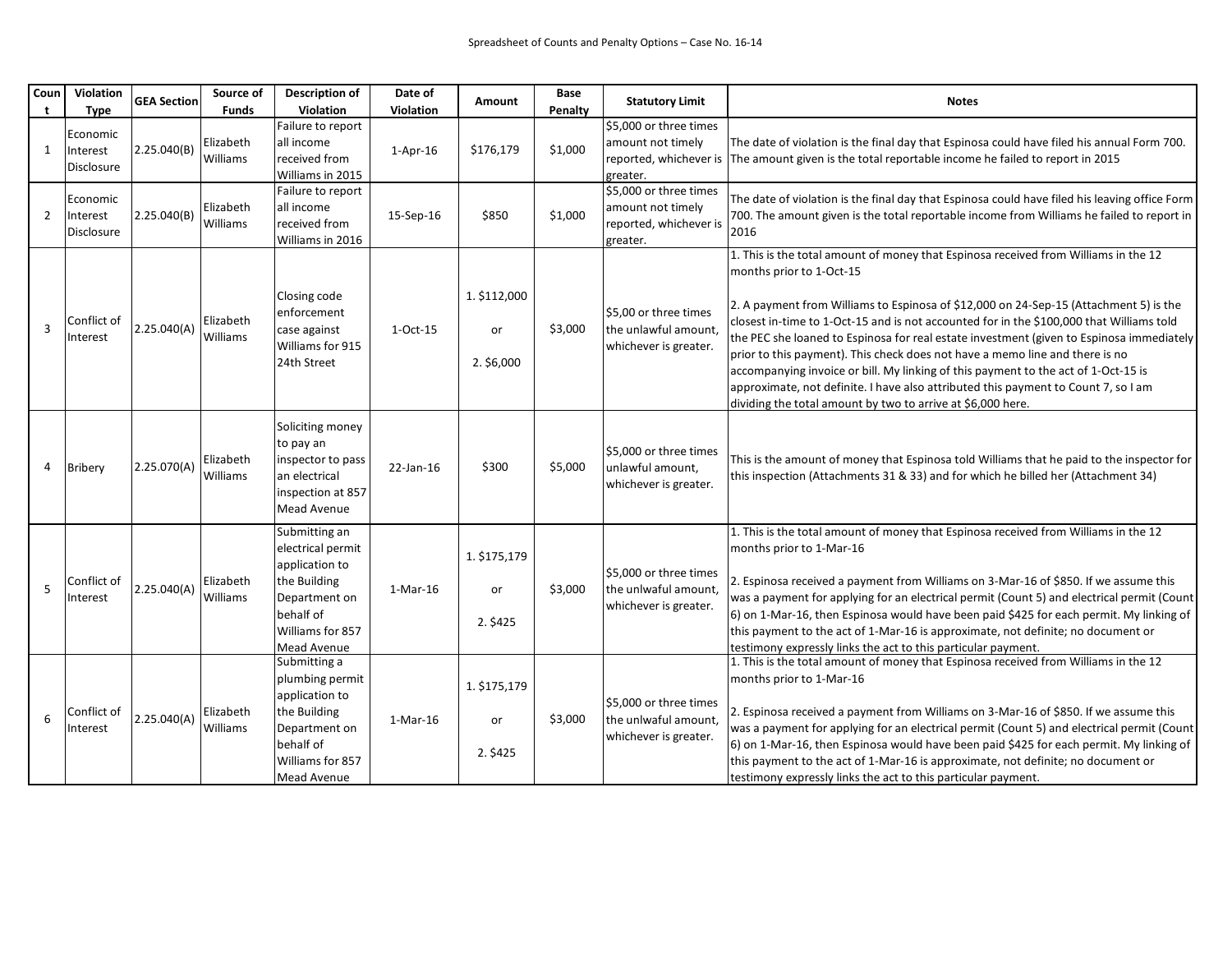| Coun<br>t      | Violation<br><b>Type</b> | <b>GEA Section</b> | Source of<br><b>Funds</b>    | <b>Description of</b><br>Violation                                                                                                                                                                                                                                                                                                                                                                                                                                  | Date of<br>Violation | <b>Amount</b>                       | Base<br>Penalty | <b>Statutory Limit</b>                                                  | <b>Notes</b>                                                                                                                                                                                                                                                                                                                                                                                                                                                                                                                                                                                                                                                                                                                                                                                                                                                                                                                                                             |
|----------------|--------------------------|--------------------|------------------------------|---------------------------------------------------------------------------------------------------------------------------------------------------------------------------------------------------------------------------------------------------------------------------------------------------------------------------------------------------------------------------------------------------------------------------------------------------------------------|----------------------|-------------------------------------|-----------------|-------------------------------------------------------------------------|--------------------------------------------------------------------------------------------------------------------------------------------------------------------------------------------------------------------------------------------------------------------------------------------------------------------------------------------------------------------------------------------------------------------------------------------------------------------------------------------------------------------------------------------------------------------------------------------------------------------------------------------------------------------------------------------------------------------------------------------------------------------------------------------------------------------------------------------------------------------------------------------------------------------------------------------------------------------------|
| $\overline{7}$ | Conflict of<br>Interest  | 2.25.040(A)        | Elizabeth<br>Williams        | Espinosa fills out<br><b>CE Routing Slip</b><br>for Williams'<br>permit<br>application for<br>2735 Market<br>Street, waiving<br>the requirement<br>that she submit<br>an architectural<br>plans approved<br>by Zoning,<br>confirming that<br>the monetary<br>valuation on her<br>application was<br>correct, allowing<br>her permit to be<br>issued over-the-<br>counter, and<br>waiving the<br>requirement that<br>she submit<br>photos of the<br>proposed project | 22-Sep-15            | 1. \$100,000<br>or<br>2. \$6,000    |                 |                                                                         | 1. This is the total amount of money that Espinosa received from Williams in the 12<br>months prior to 22-Sep-15<br>2. Espinosa received a payment from Willaims on 24-Sep-15 in the amount of \$12,000.<br>This payment from Willaims is the closest in time to 22-Sep-15, and is not included in the<br>\$100,000 that Willaims told the PEC she loaned to Espinosa for real estate investment<br>purposes. My linking of this payment to the act of 22-Sep-15 is approximate, not<br>definite; no document or testimony expressly links the act to this particular payment. I<br>have also attributed this payment to Count 3, so I am dividing the total amount by two<br>to arrive at \$6,000 here.                                                                                                                                                                                                                                                                 |
| 8              | Conflict of<br>Interest  | 2.25.040(A)        | Elizabeth<br><b>Williams</b> | Espinosa<br>attempts to use<br>his official<br>position to<br>influence the<br><b>Building</b><br>Department's<br>decision to issue<br>Williams an<br>electrical permit<br>for 2735 Market<br>Street.                                                                                                                                                                                                                                                               | 27-Oct-15            | 1. \$123,570<br>or<br>2. \$3,586.66 | \$3,000         | \$5,000 or three times<br>the unlawful amount,<br>whichever is greater. | 1. This is the total amount of money that Espinosa received from Williams in the 12<br>months prior to 27-Oct-15<br>2. Espinosa received a payment from Willaims on 16-Oct-15 in the amount of \$11,570.<br>This payment from Williams is the closest in time to 27-Oct-15 (except for another<br>payment on 6-Nov-15, but Espinosa provided an invoice for that payment and it did not<br>include the cost of obtaining this permit), and is not included in the \$100,000 that<br>Willaims told the PEC she loaned to Espinosa for real estate investment purposes. If we<br>assume this was a payment for applying for an electrical permit (Count 8), building<br>permit (Count 9) and plumbing permit (Count 10) on 27-Oct-15 then Espinosa would<br>have been paid \$3,586.66 for each permit My linking of this payment to the act of 27-Oct-<br>15 is approximate, not definite; no document or testimony expressly links the act to this<br>particular payment. |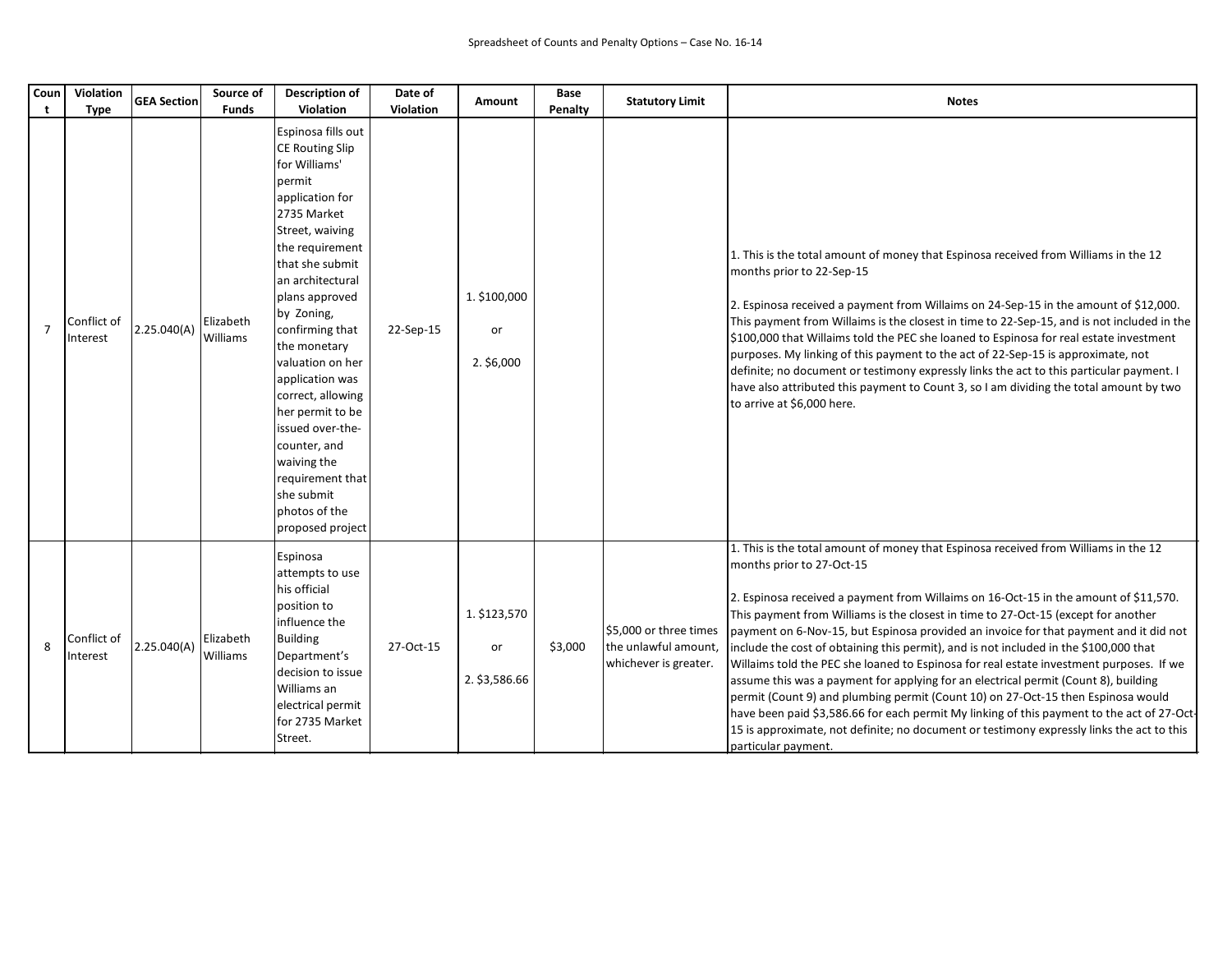| Coun | Violation<br><b>Type</b> | <b>GEA Section</b> | Source of<br><b>Funds</b> | Description of<br>Violation                                                                                                                                                                        | Date of<br>Violation | Amount                              | Base<br>Penalty | <b>Statutory Limit</b>                                                  | <b>Notes</b>                                                                                                                                                                                                                                                                                                                                                                                                                                                                                                                                                                                                                                                                                                                                                                                                                                                                                                                                                             |
|------|--------------------------|--------------------|---------------------------|----------------------------------------------------------------------------------------------------------------------------------------------------------------------------------------------------|----------------------|-------------------------------------|-----------------|-------------------------------------------------------------------------|--------------------------------------------------------------------------------------------------------------------------------------------------------------------------------------------------------------------------------------------------------------------------------------------------------------------------------------------------------------------------------------------------------------------------------------------------------------------------------------------------------------------------------------------------------------------------------------------------------------------------------------------------------------------------------------------------------------------------------------------------------------------------------------------------------------------------------------------------------------------------------------------------------------------------------------------------------------------------|
| 9    | Conflict of<br>Interest  | 2.25.040(A)        | Elizabeth<br>Williams     | Espinosa<br>attempts to use<br>his official<br>position to<br>influence the<br><b>Building</b><br>Department's<br>decision to issue<br>Williams a<br>building permit<br>for 2735 Market<br>Street. | 27-Oct-15            | 1. \$123,570<br>or<br>2. \$3,586.66 |                 |                                                                         | 1. This is the total amount of money that Espinosa received from Williams in the 12<br>months prior to 27-Oct-15<br>2. Espinosa received a payment from Willaims on 16-Oct-15 in the amount of \$11,570.<br>This payment from Williams is the closest in time to 27-Oct-15 (except for another<br>payment on 6-Nov-15, but Espinosa provided an invoice for that payment and it did not<br>include the cost of obtaining this permit), and is not included in the \$100,000 that<br>Willaims told the PEC she loaned to Espinosa for real estate investment purposes. If we<br>assume this was a payment for applying for an electrical permit (Count 8), building<br>permit (Count 9) and plumbing permit (Count 10) on 27-Oct-15 then Espinosa would<br>have been paid \$3,586.66 for each permit My linking of this payment to the act of 27-Oct-<br>15 is approximate, not definite; no document or testimony expressly links the act to this<br>particular payment. |
| 10   | Conflict of<br>Interest  | 2.25.040(A)        | Elizabeth<br>Williams     | Espinosa<br>attempts to use<br>his official<br>position to<br>influence the<br><b>Building</b><br>Department's<br>decision to issue<br>Williams a<br>plumbing permit<br>for 2735 Market<br>Street. | 27-Oct-15            | 1. \$123,570<br>or<br>2. \$3,586.66 | \$3,000         | \$5.000 or three times<br>the unlwaful amount,<br>whichever is greater. | 1. This is the total amount of money that Espinosa received from Williams in the 12<br>months prior to 27-Oct-15<br>2. Espinosa received a payment from Willaims on 16-Oct-15 in the amount of \$11,570.<br>This payment from Williams is the closest in time to 27-Oct-15 (except for another<br>payment on 6-Nov-15, but Espinosa provided an invoice for that payment and it did not<br>include the cost of obtaining this permit), and is not included in the \$100,000 that<br>Willaims told the PEC she loaned to Espinosa for real estate investment purposes. If we<br>assume this was a payment for applying for an electrical permit (Count 8), building<br>permit (Count 9) and plumbing permit (Count 10) on 27-Oct-15 then Espinosa would<br>have been paid \$3,586.66 for each permit My linking of this payment to the act of 27-Oct-<br>15 is approximate, not definite; no document or testimony expressly links the act to this<br>particular payment. |
| 11   | Bribery                  | 2.25.070(A)        | Elizabeth<br>Williams     | Soliciting \$300<br>from Williams in<br>exchange for her<br>permits for 2735<br>Market Street<br>passing<br>inspections.                                                                           | 5-Nov-15             | \$300                               | \$5,000         | \$5,000 or three times<br>the unlwaful amount,<br>whichever is greater. | This is the amount of money that Espinosa charged Williams for the inspection<br>(Attachment 46)                                                                                                                                                                                                                                                                                                                                                                                                                                                                                                                                                                                                                                                                                                                                                                                                                                                                         |
| 12   | Conflict of<br>Interest  | 2.25.040(A)        | Elizabeth<br>Williams     | Influencing the<br><b>Building</b><br>Department's<br>decision to issue<br>Williams a<br>building permit<br>for 877/879 27th<br>Street                                                             | 10-Nov-15            | 1. \$129,678<br>or<br>2. \$1,500    | \$3,000         | \$5,000 or three times<br>the unlawful amount,<br>whichever is greater. | 1. This is the total amount of money that Espinosa received from Williams in the 12<br>months prior to 10-Nov-15<br>2. Espinosa received a payment from Willaims on 13-Nov-15 in the amount of \$6,000.<br>This payment from Williams is the closest in time to 10-Nov-15 and is not included in the<br>\$100,000 that Willaims told the PEC she loaned to Espinosa for real estate investment<br>purposes. If we assume this was a payment for applying for four permits (Counts 12-15)<br>on 10-Nov-15 then Espinosa would have been paid \$1,500 for each permit My linking of<br>this payment to the act of 10-Nov-15 is approximate, not definite; no document or<br>testimony expressly links the act to this particular payment.                                                                                                                                                                                                                                  |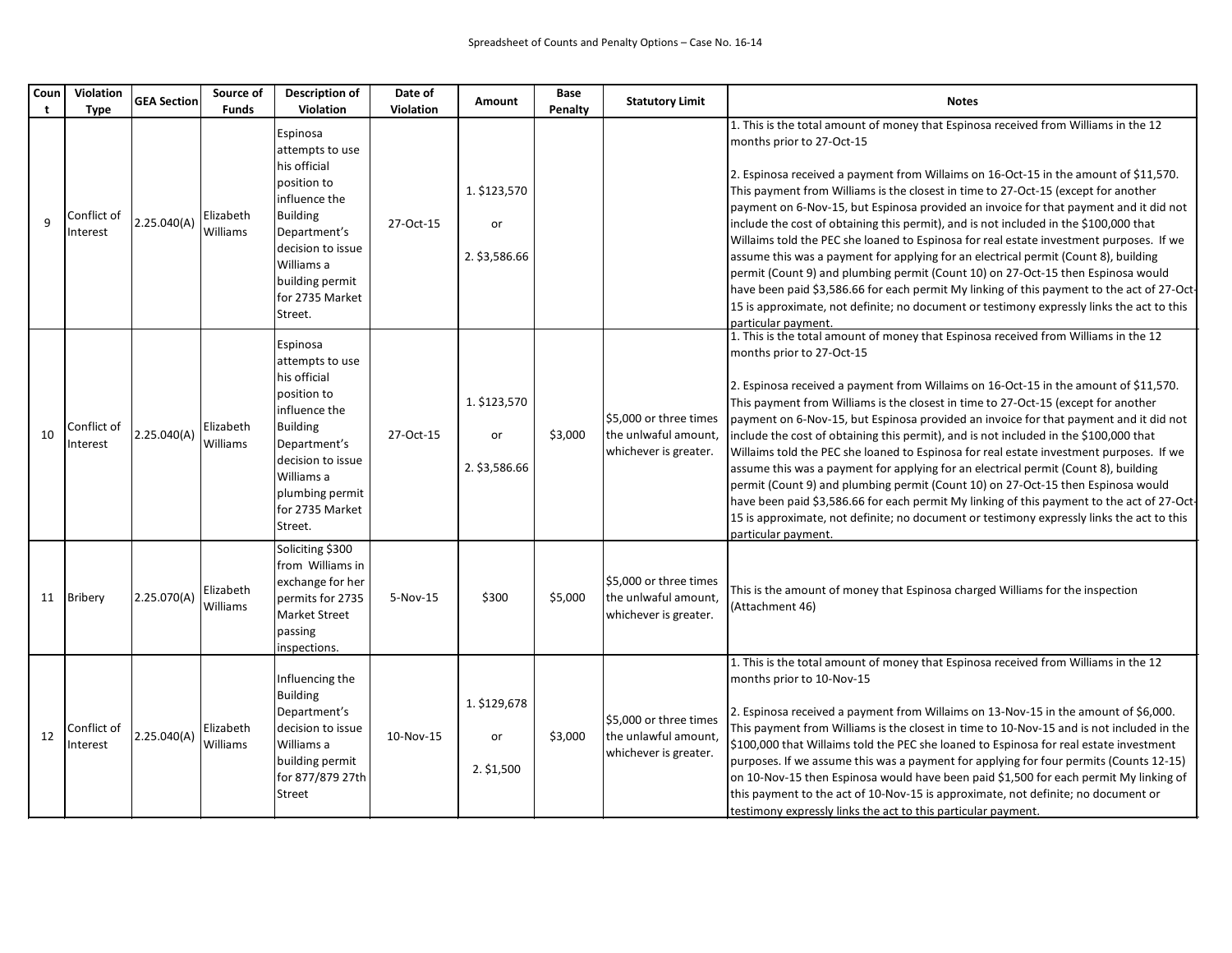| Coun<br>t | Violation<br>Type       | <b>GEA Section</b> | Source of<br><b>Funds</b> | <b>Description of</b><br>Violation                                                                                                                                                       | Date of<br>Violation | Amount                           | Base<br>Penalty | <b>Statutory Limit</b>                                                  | <b>Notes</b>                                                                                                                                                                                                                                                                                                                                                                                                                                                                                                                                                                                                                                                                                                                                    |
|-----------|-------------------------|--------------------|---------------------------|------------------------------------------------------------------------------------------------------------------------------------------------------------------------------------------|----------------------|----------------------------------|-----------------|-------------------------------------------------------------------------|-------------------------------------------------------------------------------------------------------------------------------------------------------------------------------------------------------------------------------------------------------------------------------------------------------------------------------------------------------------------------------------------------------------------------------------------------------------------------------------------------------------------------------------------------------------------------------------------------------------------------------------------------------------------------------------------------------------------------------------------------|
| 13        | Conflict of<br>Interest | 2.25.040(A)        | Elizabeth<br>Williams     | Influencing the<br><b>Building</b><br>Department's<br>decision to issue<br>Williams an<br>electrical permit<br>for 877/879 27th<br>Street                                                | 10-Nov-15            | 1. \$129,678<br>or<br>2. \$1,500 | \$3,000         | \$5,000 or three times<br>the unlwaful amount,<br>whichever is greater. | 1. This is the total amount of money that Espinosa received from Williams in the 12<br>months prior to 10-Nov-15<br>2. Espinosa received a payment from Willaims on 13-Nov-15 in the amount of \$6,000.<br>This payment from Williams is the closest in time to 10-Nov-15 and is not included in the<br>\$100,000 that Willaims told the PEC she loaned to Espinosa for real estate investment<br>purposes. If we assume this was a payment for applying for four permits (Counts 12-15)<br>on 10-Nov-15 then Espinosa would have been paid \$1,500 for each permit My linking of<br>this payment to the act of 10-Nov-15 is approximate, not definite; no document or<br>testimony expressly links the act to this particular payment.         |
| 14        | Conflict of<br>Interest | 2.25.040(A)        | Elizabeth<br>Williams     | Influencing the<br><b>Building</b><br>Department's<br>decision to issue<br>Williams a<br>mechanical<br>permit for<br>877/879 27th<br>Street                                              | 10-Nov-15            | 1. \$129,678<br>or<br>2. \$1,500 | \$3,000         | \$5,000 or three times<br>the unlwaful amount,<br>whichever is greater. | $ 1$ . This is the total amount of money that Espinosa received from Williams in the 12<br>months prior to 10-Nov-15<br>2. Espinosa received a payment from Willaims on 13-Nov-15 in the amount of \$6,000.<br>This payment from Williams is the closest in time to 10-Nov-15 and is not included in the<br>\$100,000 that Willaims told the PEC she loaned to Espinosa for real estate investment<br>purposes. If we assume this was a payment for applying for four permits (Counts 12-15)<br>on 10-Nov-15 then Espinosa would have been paid \$1,500 for each permit My linking of<br>this payment to the act of 10-Nov-15 is approximate, not definite; no document or<br>testimony expressly links the act to this particular payment.     |
| 15        | Conflict of<br>Interest | 2.25.040(A)        | Elizabeth<br>Williams     | Influencing the<br><b>Building</b><br>Department's<br>decision to issue<br>Williams a<br>plumbing permit<br>for 877/879 27th<br>Street                                                   | 10-Nov-15            | 1. \$129,678<br>or<br>2. \$1,500 |                 |                                                                         | $\vert$ 1. This is the total amount of money that Espinosa received from Williams in the 12<br>months prior to 10-Nov-15<br>2. Espinosa received a payment from Willaims on 13-Nov-15 in the amount of \$6,000.<br>This payment from Williams is the closest in time to 10-Nov-15 and is not included in the<br>\$100,000 that Willaims told the PEC she loaned to Espinosa for real estate investment<br>purposes. If we assume this was a payment for applying for four permits (Counts 12-15)<br>on 10-Nov-15 then Espinosa would have been paid \$1,500 for each permit My linking of<br>this payment to the act of 10-Nov-15 is approximate, not definite; no document or<br>testimony expressly links the act to this particular payment. |
| 16        | <b>Bribery</b>          | 2.25.070(A)        | Elizabeth<br>Williams     | Soliciting \$300<br>from Williams in<br>exchange for<br>building,<br>mechanical,<br>electrical, and<br>plumbing<br>permits for<br>877/879 27th<br>Street passing<br>rough<br>inspections | 1-Mar-16             | \$300                            | \$5,000         | \$5,000 or three times<br>the unlwaful amount,<br>whichever is greater. | This is the amount of money that Espinosa charged Williams for the inspection<br>(Attachment 34)                                                                                                                                                                                                                                                                                                                                                                                                                                                                                                                                                                                                                                                |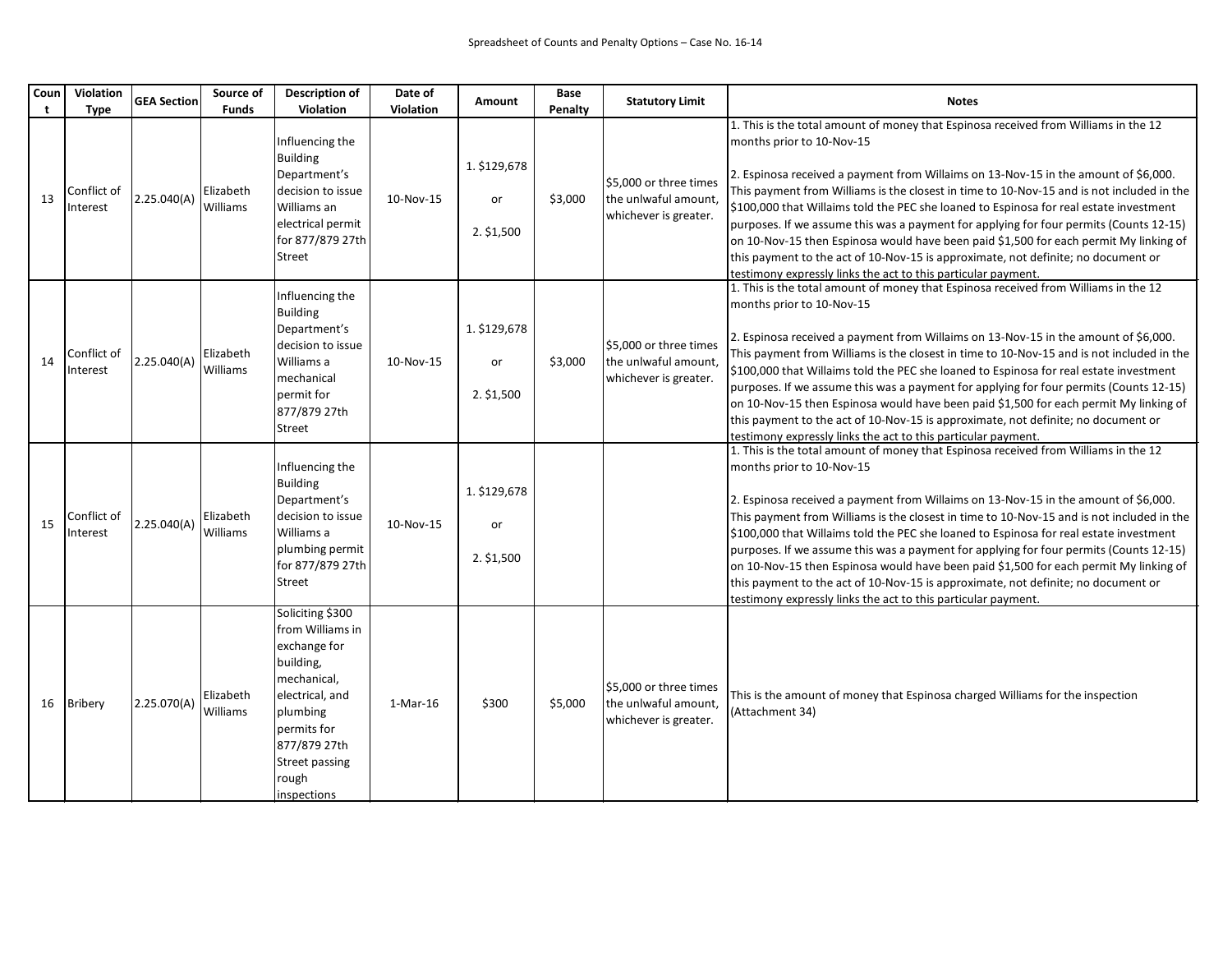| Coun<br>t | Violation<br><b>Type</b> | <b>GEA Section</b>         | Source of<br><b>Funds</b>    | <b>Description of</b><br>Violation                                                                                                                                                       | Date of<br>Violation | <b>Amount</b>              | <b>Base</b><br>Penalty | <b>Statutory Limit</b>                                                  | <b>Notes</b>                                                                                                                                                                                                                                                                                                                             |
|-----------|--------------------------|----------------------------|------------------------------|------------------------------------------------------------------------------------------------------------------------------------------------------------------------------------------|----------------------|----------------------------|------------------------|-------------------------------------------------------------------------|------------------------------------------------------------------------------------------------------------------------------------------------------------------------------------------------------------------------------------------------------------------------------------------------------------------------------------------|
| 17        | Bribery                  | 2.25.070(A)                | Elizabeth<br><b>Williams</b> | Soliciting \$300<br>from Williams in<br>exchange for<br>building,<br>mechanical.<br>electrical, and<br>plumbing<br>permits for<br>877/879 27th<br>Street passing<br>rough<br>inspections | 1-Mar-16             | \$300                      | \$5,000                | \$5,000 or three times<br>the unlwaful amount,<br>whichever is greater. | This is the amount of money that Espinosa charged Williams for the inspection<br>(Attachment 34)                                                                                                                                                                                                                                         |
| 18        | Conflict of<br>Interest  | 2.25.040(A)                | Elizabeth<br><b>Williams</b> | Influencing the<br><b>Building</b><br>Department's<br>decision to issue<br>Williams a<br>building permit<br>for 877/879 27th<br>Street                                                   | 14-Mar-16            | 1. \$177,029<br>or<br>2.50 | \$3,000                | \$5,000 or three times<br>the unlwaful amount,<br>whichever is greater. | This is the total amount of money that Espinosa received from Williams in the twelve<br>months prior to 14-Mar-16. There are no payments from Williams to Espinosa around 14-<br>Mar-16 that we are aware of. (There is a payment of \$850 on 3-Mar-16 but that is closer<br>in time to Espinosa's actions underlying counts 5-6, above) |
| 19        | Conflict of<br>Interest  | 2.25.040(A)                | Elizabeth<br><b>Williams</b> | Influencing the<br><b>Building</b><br>Department's<br>decision to issue<br>Williams an<br>electrical permit<br>for 877/879 27th<br>Street                                                | 14-Mar-16            | 1. \$177,029<br>or<br>2.50 | \$3,000                | \$5,000 or three times<br>the unlwaful amount,<br>whichever is greater. | This is the total amount of money that Espinosa received from Williams in the twelve<br>months prior to 14-Mar-16. There are no payments from Williams to Espinosa around 14-<br>Mar-16 that we are aware of. (There is a payment of \$850 on 3-Mar-16 but that is closer<br>in time to Espinosa's actions underlying counts 5-6, above) |
| 20        | Conflict of<br>Interest  | 2.25.040(A)                | Elizabeth<br>Williams        | Influencing the<br><b>Building</b><br>Department's<br>decision to issue<br>Williams a<br>plumbing permit<br>for 877/879 27th<br>Street                                                   | 14-Mar-16            | 1. \$177,029<br>or<br>2.50 | \$3,000                | \$5,000 or three times<br>the unlwaful amount,<br>whichever is greater. | This is the total amount of money that Espinosa received from Williams in the twelve<br>months prior to 14-Mar-16. There are no payments from Williams to Espinosa around 14-<br>Mar-16 that we are aware of. (There is a payment of \$850 on 3-Mar-16 but that is closer<br>in time to Espinosa's actions underlying counts 5-6, above) |
|           | 21 Bribery               | 2.25.070(A)   Bill Charman |                              | Accepting \$1,500<br>from Bill<br>Charman in<br>exchange for<br>resolving<br>outstanding<br>permit issues for<br>4163 Rifle Lane                                                         | 9-Feb-16             | \$1,500                    | \$5,000                | \$5,000 or three times<br>the unlwaful amount,<br>whichever is greater. | This is the amount of money that Espinosa received from Charman in exchange for<br>resolving permit issues at 4163 Rifle Lane                                                                                                                                                                                                            |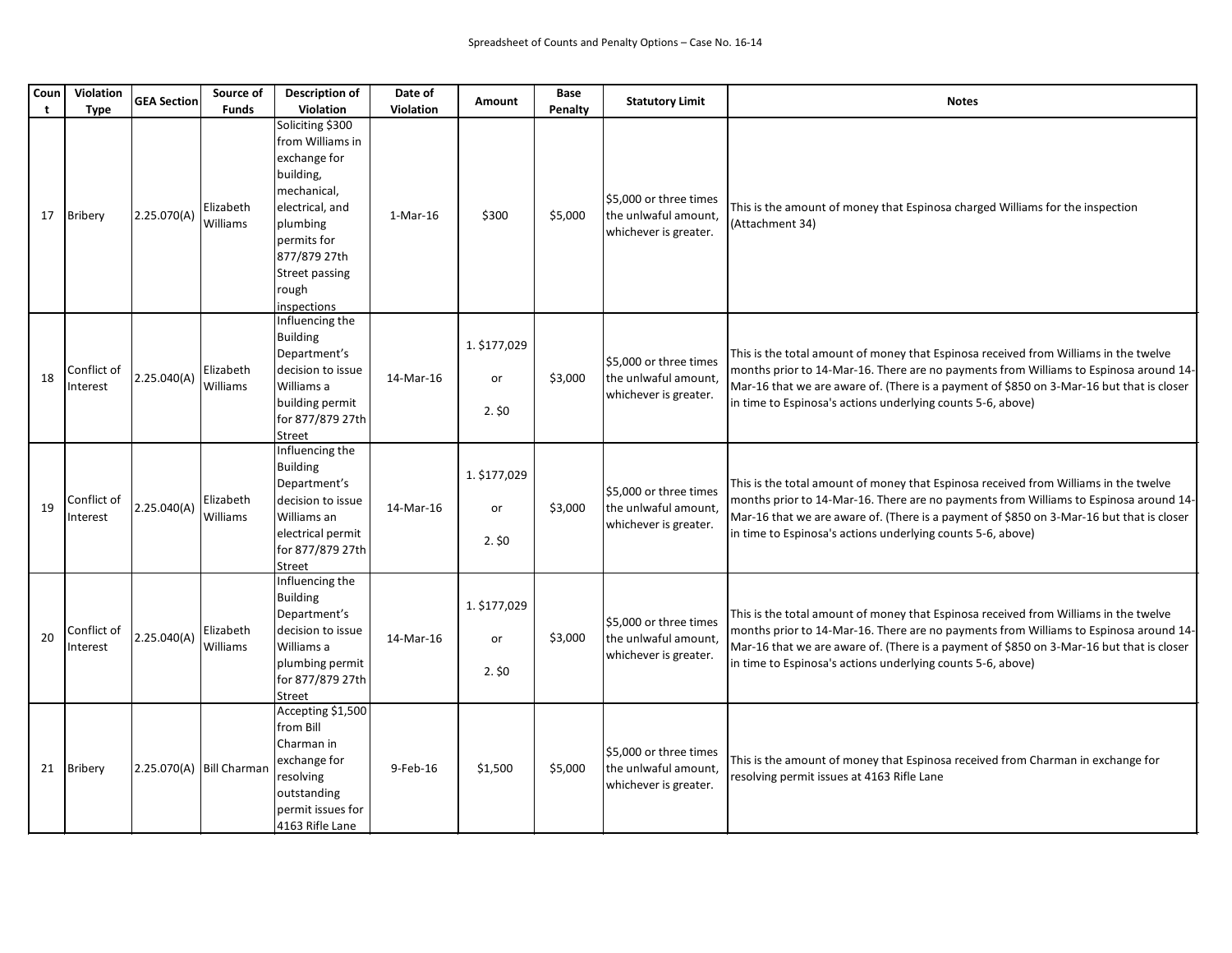| Coun | Violation<br><b>Type</b>           | <b>GEA Section</b>         | Source of<br><b>Funds</b>  | <b>Description of</b><br>Violation                                                                                                                                      | Date of<br>Violation | Amount                         | <b>Base</b><br>Penalty | <b>Statutory Limit</b>                                                                | <b>Notes</b>                                                                                                                                                                                                                                                                                                                                                                                                                                                                                                          |
|------|------------------------------------|----------------------------|----------------------------|-------------------------------------------------------------------------------------------------------------------------------------------------------------------------|----------------------|--------------------------------|------------------------|---------------------------------------------------------------------------------------|-----------------------------------------------------------------------------------------------------------------------------------------------------------------------------------------------------------------------------------------------------------------------------------------------------------------------------------------------------------------------------------------------------------------------------------------------------------------------------------------------------------------------|
| 22   | Conflict of<br>Interest            |                            | 2.25.040(A) Bill Charman   | Using his official<br>position to<br>influence the<br><b>Building</b><br>Department's<br>decision to issue<br>Charman a<br>building permit<br>for 4163 Rifle<br>Lane    | 9-Feb-16             | \$1,500                        | \$3,000                | \$5,000 or three times<br>the unlwaful amount,<br>whichever is greater.               | This is the total amount of money that Espinosa received from Charman in the twelve<br>months prior to taking an official act on 9-Feb-16. Espinosa also expressly conditioned his<br>taking of that official act on receiving \$1,500 from Charman (based on Charman's<br>testimony), so we are able to tie this particular payment directly to Espinosa's official act.                                                                                                                                             |
| 23   | Conflict of<br>Interest            |                            | 2.25.040(A)   Bill Charman | Using his official<br>position to<br>influence the<br><b>Building</b><br>Department's<br>decision to issue<br>Charman an<br>electrical permit<br>for 4163 Rifle<br>Lane | 9-Feb-16             | \$1,500                        | \$3,000                | \$5,000 or three times<br>the unlwaful amount,<br>whichever is greater.               | This is the total amount of money that Espinosa received from Charman in the twelve<br>months prior to taking an official act on 9-Feb-16. Espinosa also expressly conditioned his<br>taking of that official act on receiving \$1,500 from Charman (based on Charman's<br>testimony), so we are able to tie this particular payment directly to Espinosa's official act.                                                                                                                                             |
| 24   | Conflict of<br>Interest            |                            | 2.25.040(A)   Bill Charman | Using his official<br>position to<br>influence the<br><b>Building</b><br>Department's<br>decision to issue<br>Charman a<br>plumbing permit<br>for 4163 Rifle<br>Lane    | 9-Feb-16             | \$1,500                        | \$3,000                | \$5,000 or three times<br>the unlwaful amount,<br>whichever is greater.               | This is the total amount of money that Espinosa received from Charman in the twelve<br>months prior to taking an official act on 9-Feb-16. Espinosa also expressly conditioned his<br>taking of that official act on receiving \$1,500 from Charman (based on Charman's<br>testimony), so we are able to tie this particular payment directly to Espinosa's official act.                                                                                                                                             |
| 25   | Economic<br>Interest<br>Disclosure | $2.25.040(B)$ Bill Charman |                            | Failure to report<br>all income<br>received from<br>Charman in 2016                                                                                                     | 15-Sep-16            | \$1,500                        | \$1,000                | \$5,000 or three times<br>the amount not timely<br>reported, whichever is<br>greater. | The date of violation is the final day that Espinosa could have filed his leaving office Form<br>700. The amount given is the total reportable income from Charman that he failed to<br>report in 2016                                                                                                                                                                                                                                                                                                                |
| 26   | Economic<br>Interest<br>Disclosure | 2.25.040(B)                | Alex<br>Machado            | Failure to report<br>all income<br>received from<br>Machado in 2016                                                                                                     | 15-Sep-16            | \$12,850                       | \$1,000                | \$5,000 or three times<br>the amount not timely<br>reported, whichever is<br>greater. | The date of violation is the final day that Espinosa could have filed his leaving office Form<br>700. The amount given is the total reportable income from Machado that he failed to<br>report in 2016, according to the hearing officer's findings of fact                                                                                                                                                                                                                                                           |
| 27   | Conflict of<br>Interest            | 2.25.040(A)                | Alex<br>Machado            | Issuing a "work-<br>stop order" on<br>6220 Valley<br>View, a property<br>owned and being<br>remodeled by<br>Machado                                                     | 31-Mar-16            | 1. \$2,400<br>or<br>2. \$4,500 | \$3,000                | \$5,000 or three times<br>the unlwaful amount,<br>whichever is greater.               | 1. This is the amount of income Espinosa received from Machado in the 12 months prior<br>to 31-Mar-16, as described in the Findings of Fact for this count<br>2. This is the next payment Machado made to Espinosa after the stop-work threat of 31-<br>Mar-16. There is no documentary or testiony evidence directly linking this payment to<br>the act of 31-Mar-16, so my conection here is approximate and not definite. The finder<br>of fact did not include this payment in her calculation of \$2,400 (above) |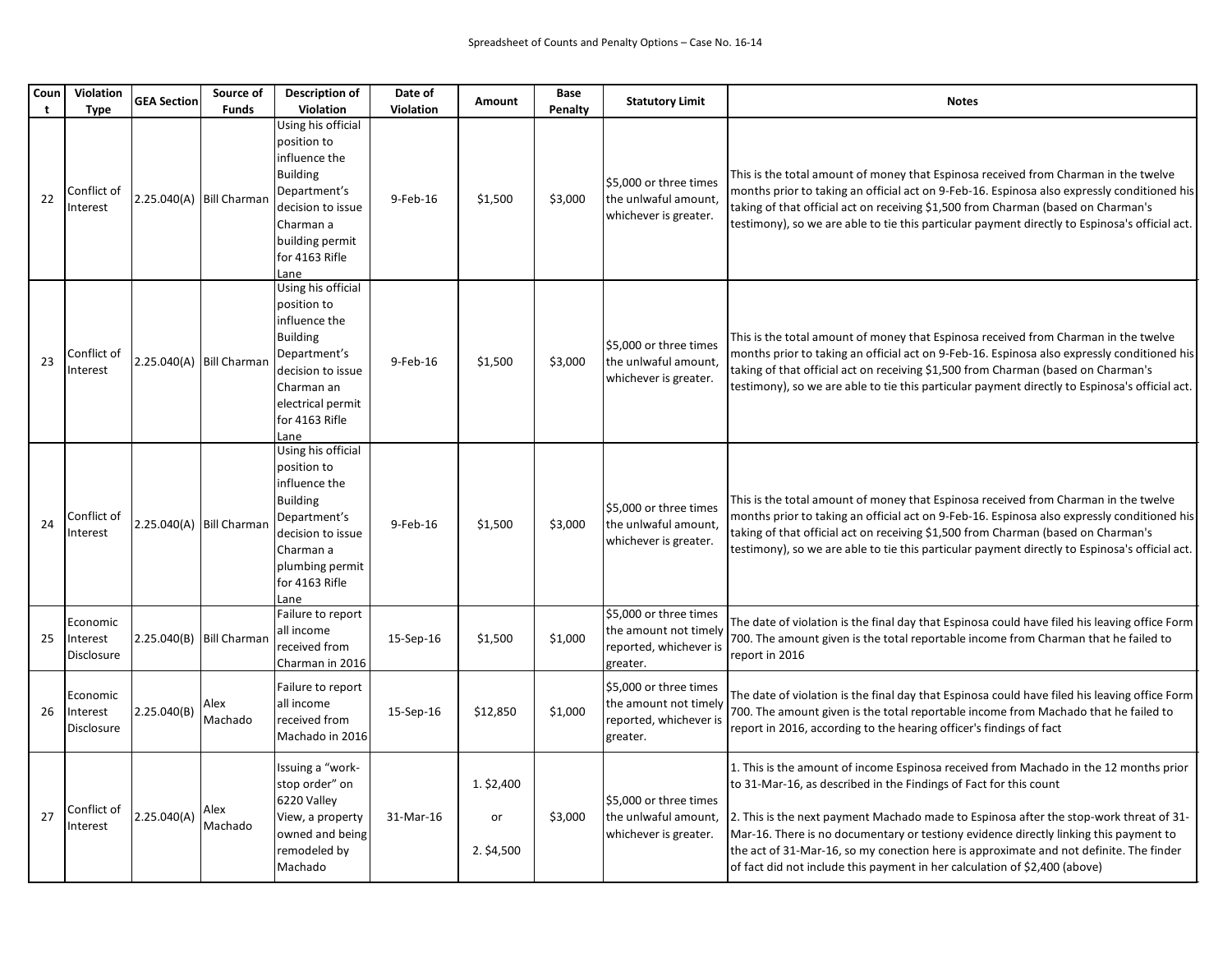| Coun | Violation<br><b>Type</b>           | <b>GEA Section</b>        | Source of<br><b>Funds</b> | <b>Description of</b><br>Violation                                                                                                                                                                                                 | Date of<br>Violation | <b>Amount</b>                     | <b>Base</b><br>Penalty | <b>Statutory Limit</b>                                                  | <b>Notes</b>                                                                                                                                                                                                                                                                                                                                                                                                                                                    |
|------|------------------------------------|---------------------------|---------------------------|------------------------------------------------------------------------------------------------------------------------------------------------------------------------------------------------------------------------------------|----------------------|-----------------------------------|------------------------|-------------------------------------------------------------------------|-----------------------------------------------------------------------------------------------------------------------------------------------------------------------------------------------------------------------------------------------------------------------------------------------------------------------------------------------------------------------------------------------------------------------------------------------------------------|
| 28   | Misuse of<br>City<br>Authority     | 2.25.060(A)               | Alex<br>Machado           | Issuing a "work-<br>stop order" on<br>6220 Valley<br>View, a property<br>owned and being<br>remodeled by<br>Machado, for the<br>purpose of<br>inducing or<br>coercing<br>Machado into<br>providing<br>Respondent with<br>payments. | 31-Mar-16            | \$9,700                           | \$5,000                | \$5,000 or three times<br>the unlwaful amount,<br>whichever is greater. | This is the total amount of money cited in the Findings of Fact associated with this count                                                                                                                                                                                                                                                                                                                                                                      |
| 29   | Economic<br>Interest<br>Disclosure | 2.25.040(B) Vivian Tang   |                           | Failure to report<br>all income<br>received from<br>Tang in 2015                                                                                                                                                                   | $1-Apr-16$           | \$24,600                          | \$1,000                | \$5,000 or three times<br>the unlwaful amount,<br>whichever is greater. | The date of violation is the final day that Espinosa could have filed his annual Form 700.<br>The amount given is the total reportable income from Tang that he failed to report in<br>2015                                                                                                                                                                                                                                                                     |
| 30   | Conflict of<br>Interest            | $2.25.040(A)$ Vivian Tang |                           | Closing a code<br>enforcement<br>case against Tang<br>for 8925 Lawlor<br>Street                                                                                                                                                    | 21-Jan-15            | 1. \$24,600<br>or<br>$2.$ \$2,500 | \$3,000                | \$5,000 or three times<br>the unlwaful amount,<br>whichever is greater. | 1. This is the total amount of money that Espinosa received from Tang in 2015<br>2. The payment of \$10,000 from Tang to Espinosa on 29-Jan-15 is the closest payment in-<br>time to Espinosa offical act of 21-Jan-15; divided between four counts, that would be<br>\$2,500 per count. The the memo line of the check indicates that it was for the Lawlor<br>property (though it does not refer specifically to inspections or the code enforcement<br>case) |
| 31   | Conflict of<br>Interest            | $2.25.040(A)$ Vivian Tang |                           | Passing an<br>inspection for<br>Ms. Tang's<br>building permit<br>for 8925 Lawlor<br>Street                                                                                                                                         | 21-Jan-15            | 1. \$24,600<br>or<br>$2.$ \$2,500 | \$3,000                | \$5,000 or three times<br>the unlwaful amount,<br>whichever is greater. | 1. This is the total amount of money that Espinosa received from Tang in 2015<br>2. The payment of \$10,000 from Tang to Espinosa on 29-Jan-15 is the closest payment in-<br>time to Espinosa offical act of 21-Jan-15; divided between four counts, that would be<br>\$2,500 per count. The the memo line of the check indicates that it was for the Lawlor<br>property (though it does not refer specifically to inspections or the code enforcement<br>case) |
| 32   | Conflict of<br>Interest            | 2.25.040(A) Vivian Tang   |                           | Passing an<br>inspection for<br>Ms. Tang's<br>electrical permit<br>for 8925 Lawlor<br>Street                                                                                                                                       | 21-Jan-15            | 1. \$24,600<br>or<br>$2.$ \$2,500 | \$3,000                | \$5,000 or three times<br>the unlwaful amount,<br>whichever is greater. | 1. This is the total amount of money that Espinosa received from Tang in 2015<br>2. The payment of \$10,000 from Tang to Espinosa on 29-Jan-15 is the closest payment in-<br>time to Espinosa offical act of 21-Jan-15; divided between four counts, that would be<br>\$2,500 per count. The the memo line of the check indicates that it was for the Lawlor<br>property (though it does not refer specifically to inspections or the code enforcement<br>case) |
| 33   | Conflict of<br>Interest            | 2.25.040(A) Vivian Tang   |                           | Passing an<br>inspection for<br>Ms. Tang's<br>plumbing permit<br>for 8925 Lawlor<br>Street                                                                                                                                         | 21-Jan-15            | 1. \$24,600<br>or<br>2. \$10,000  | \$3,000                | \$5,000 or three times<br>the unlwaful amount,<br>whichever is greater. | 1. This is the total amount of money that Espinosa received from Tang in 2015<br>2. This payment of \$10,000 from Tang to Espinosa on 29-Jan-15 is the closest payment in-<br>time to Espinosa offical act of 21-Jan-15, and the memo line of the check indicates that it<br>was for the Lawlor property (though it does not refer specifically to inspections or the<br>code enforcement case)                                                                 |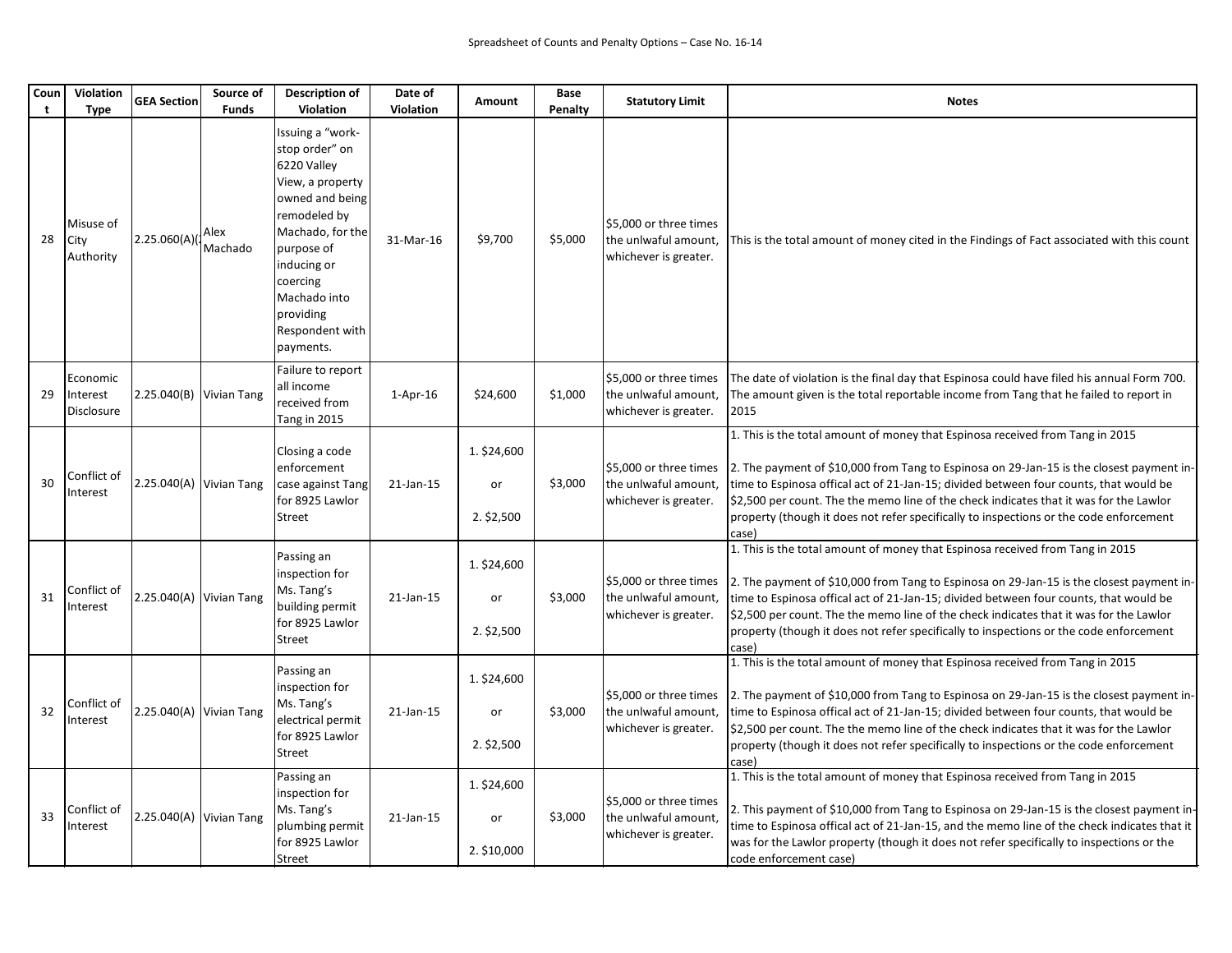| Coun | Violation<br><b>Type</b>                  | <b>GEA Section</b>        | Source of<br><b>Funds</b>                        | Description of<br>Violation                                                                         | Date of<br>Violation | <b>Amount</b>                   | Base<br>Penalty | <b>Statutory Limit</b>                                                                | <b>Notes</b>                                                                                                                                                                                                                                                                                                                                                                                                                                                                             |
|------|-------------------------------------------|---------------------------|--------------------------------------------------|-----------------------------------------------------------------------------------------------------|----------------------|---------------------------------|-----------------|---------------------------------------------------------------------------------------|------------------------------------------------------------------------------------------------------------------------------------------------------------------------------------------------------------------------------------------------------------------------------------------------------------------------------------------------------------------------------------------------------------------------------------------------------------------------------------------|
| 34   | Conflict of<br>Interest                   | $2.25.040(A)$ Vivian Tang |                                                  | Passing an<br>inspection for<br>Ms. Tang's<br>building permit<br>for 8925 Lawlor<br>Street          | 19-Feb-15            | 1. \$21,500<br>or<br>2. \$2,875 | \$3,000         | \$5,000 or three times<br>the unlwaful amount,<br>whichever is greater.               | 1. This is the amount of income Espinosa received from Tang in the 12 months prior to 19<br>Feb-15, as described in the Findings of Fact for this count<br>2. The nearest-in-time payment made by Tang to Espinosa is \$10,000; divided between<br>four permits would be \$2,875 each. The memo line of the check says that it is for the<br>Lawlor property, but there is no documentary or testimonal evidence to definitively tie<br>this particualr payment to this particular act.  |
| 35   | Conflict of<br>Interest                   | $2.25.040(A)$ Vivian Tang |                                                  | Passing an<br>inspection for<br>Ms. Tang's<br>electrical permit<br>for 8925 Lawlor<br><b>Street</b> | 19-Feb-15            | 1. \$21,500<br>or<br>2. \$2,875 | \$3,000         | \$5,000 or three times<br>the unlwaful amount,<br>whichever is greater.               | 1. This is the amount of income Espinosa received from Tang in the 12 months prior to 19-<br>Feb-15, as described in the Findings of Fact for this count<br>2. The nearest-in-time payment made by Tang to Espinosa is \$10,000; divided between<br>four permits would be \$2,875 each. The memo line of the check says that it is for the<br>Lawlor property, but there is no documentary or testimonal evidence to definitively tie<br>this particualr payment to this particular act. |
| 36   | Conflict of<br>Interest                   | $2.25.040(A)$ Vivian Tang |                                                  | Passing an<br>inspection for<br>Ms. Tang's<br>plumbing permit<br>for 8925 Lawlor<br>Street          | 19-Feb-15            | 1. \$21,500<br>or<br>2. \$2,875 | \$3,000         | \$5.000 or three times<br>the unlwaful amount,<br>whichever is greater.               | 1. This is the amount of income Espinosa received from Tang in the 12 months prior to 19<br>Feb-15, as described in the Findings of Fact for this count<br>2. The nearest-in-time payment made by Tang to Espinosa is \$10,000; divided between<br>four permits would be \$2,875 each. The memo line of the check says that it is for the<br>Lawlor property, but there is no documentary or testimonal evidence to definitively tie<br>this particualr payment to this particular act.  |
| 37   | Conflict of<br>Interest                   | $2.25.040(A)$ Vivian Tang |                                                  | Passing an<br>inspection for<br>Ms. Tang's<br>mechanical<br>permit for 8925<br>Lawlor Street        | 19-Feb-15            | 1. \$21,500<br>or<br>2. \$2,875 | \$3,000         | \$5,000 or three times<br>the unlwaful amount,<br>whichever is greater.               | 1. This is the amount of income Espinosa received from Tang in the 12 months prior to 19-<br>Feb-15, as described in the Findings of Fact for this count<br>2. The nearest-in-time payment made by Tang to Espinosa is \$10,000; divided between<br>four permits would be \$2,875 each. The memo line of the check says that it is for the<br>Lawlor property, but there is no documentary or testimonal evidence to definitively tie<br>this particualr payment to this particular act. |
| 38   | Economic<br>Interest<br>Disclosure        | 2.25.040(B) Ana Siu       |                                                  | Failing to report<br>income received<br>from Ana Siu in<br>2015                                     | $1-Apr-16$           | \$66,277                        | \$1,000         | \$5,000 or three times<br>greater.                                                    | the amount not timely   The date of violation is the final day that Espinosa could have filed his annual Form 700.<br>reported, whichever is  The amount given is the total reportable income from Siu that he failed to report in 2015                                                                                                                                                                                                                                                  |
| 39   | Economic<br>Interest<br>Disclosure        | 2.25.040(B)               | One<br>Developmen<br>lt &<br>Investment<br>Corp. | Failing to report<br>income received<br>from ODIC in<br>2015                                        | $1-Apr-16$           | \$19,770                        | \$1,000         | \$5,000 or three times<br>the amount not timely<br>reported, whichever is<br>greater. | The date of violation is the final day that Espinosa could have filed his annual Form 700.<br>The amount given is the total reportable income from ODIC that he failed to report in<br>2015                                                                                                                                                                                                                                                                                              |
| 40   | Economic<br>Interest<br><b>Disclosure</b> | 2.25.040(B)  t &          | One<br>Investment<br>Corp.                       | Developmen   Failing to report<br>business position<br>in ODIC in 2015                              | $1-Apr-16$           | \$130,425.16                    | \$1,000.00      | \$5,000 or three times<br>the amount not timely<br>reported, whichever is<br>greater. | The findings of fact do not assign a dollar value to Espinosa's position. ODIC bank<br>statements submitted as evidence in this case show that ODIC's gross revenue in 2015<br>was approximately \$130,425.16                                                                                                                                                                                                                                                                            |
| 41   | Economic<br>Interest<br>Disclosure        | 2.25.040(B) Jerry Tran    |                                                  | Failing to report<br>income received<br>from Jerry Tran<br>in 2016                                  | 15-Sep-16            | \$3,500                         | \$1,000         | \$5,000 or three times<br>the amount not timely<br>reported, whichever is<br>greater. | The date of violation is the final day that Espinosa could have filed his leaving office Form<br>700. The amount given is the total reportable income from Tran that he failed to report<br>in 2016                                                                                                                                                                                                                                                                                      |